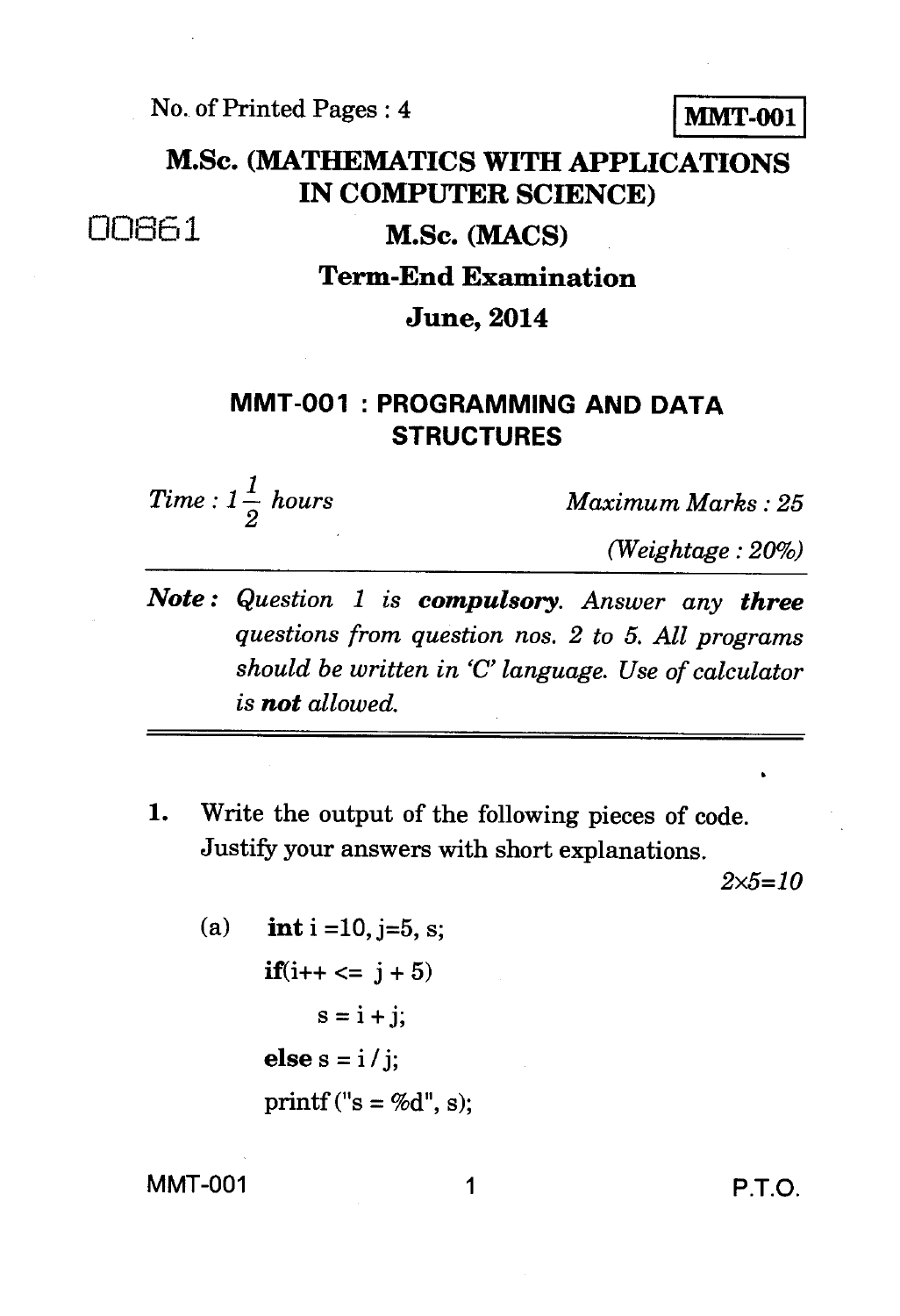(b) int marks  $[-49,53,67,78,69]$ ; int i, temp; for $(i = 0; i < 4; i++)$  $if$ (marks $[i] >$ marks $[i+1]$ )  $\{ \text{temp} = \text{marks}[i] \}$  $marks[i] = marks[i+1]$ ;  $marks[i+1] = temp;$  $\overline{\mathbf{r}}$ printf("%d", temp);

**(c) struct** Nature

**{ char** Level[15];

**char** Mode\_of Delivery[15];

**I;** 

**struct** IGNOU\_Programmes

**struct** Nature pNature;

**int** No\_of Study\_Centers;

**long int** No\_of Students;

MSc\_MACS = {{"PG", "Distance"}, 8};

puts(MSc\_MACS.pNature.Level);

printf("No. of Students %d",

MSc\_MACS.No\_of Students);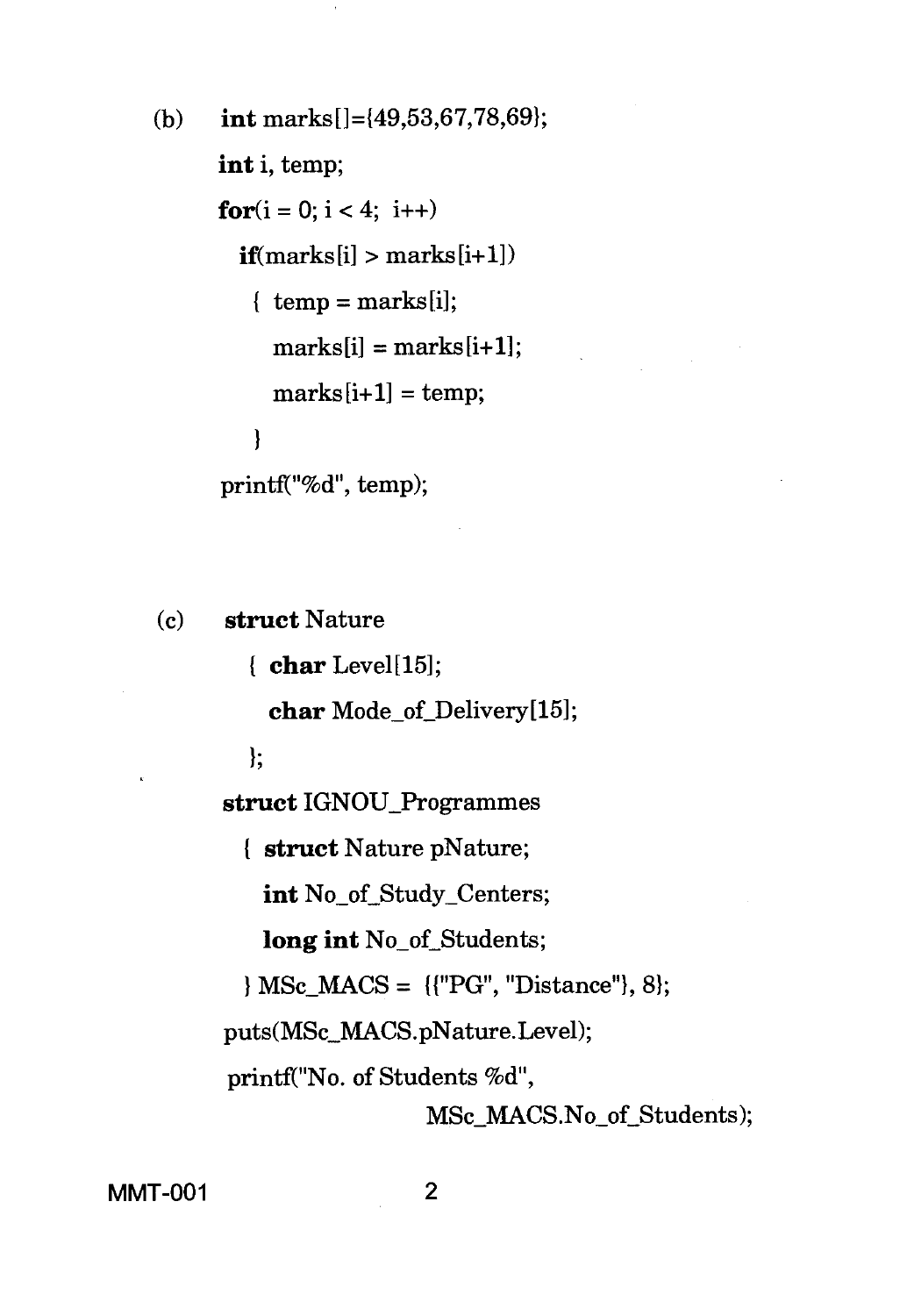$(d)$  **int i** = 0; switch(i)  $printf("%d+",++i);$  $printf("%d+". i--):$ printf("%d+...", ++i); **break; default** : printf("and so on..."); 2. (e) (a) 1 **char** A[3][3]={{'A', 'B', 'C'},  ${'}$ D', 'E', 'F'},{'G', 'H', 'I'}}; char\*i =  $A$ ; printf("%c", \*(i+4)); Explain **while** and do-while statements in 'C' language with an example for each. *2*  (b) Write a function which takes a 5x5 square matrix of real entries and returns its trace. 3 **3.** (a) Is there any error(s) in the following program ? If there is no error, what will be the output ? Justify your answer. *2*  #include <stdio.h> **void** main() { printf("There is /\*some\*/ error."); (b) Declare a structure called **"comp"** that stores a complex number. Declare variable of type **"comp".** Also, write a function that takes a comp variable as a parameter and returns its modulus. 3  $\{ \text{ case } 0: \}$ case 1: case 2:

MMT-001 3 **P.T.O.**